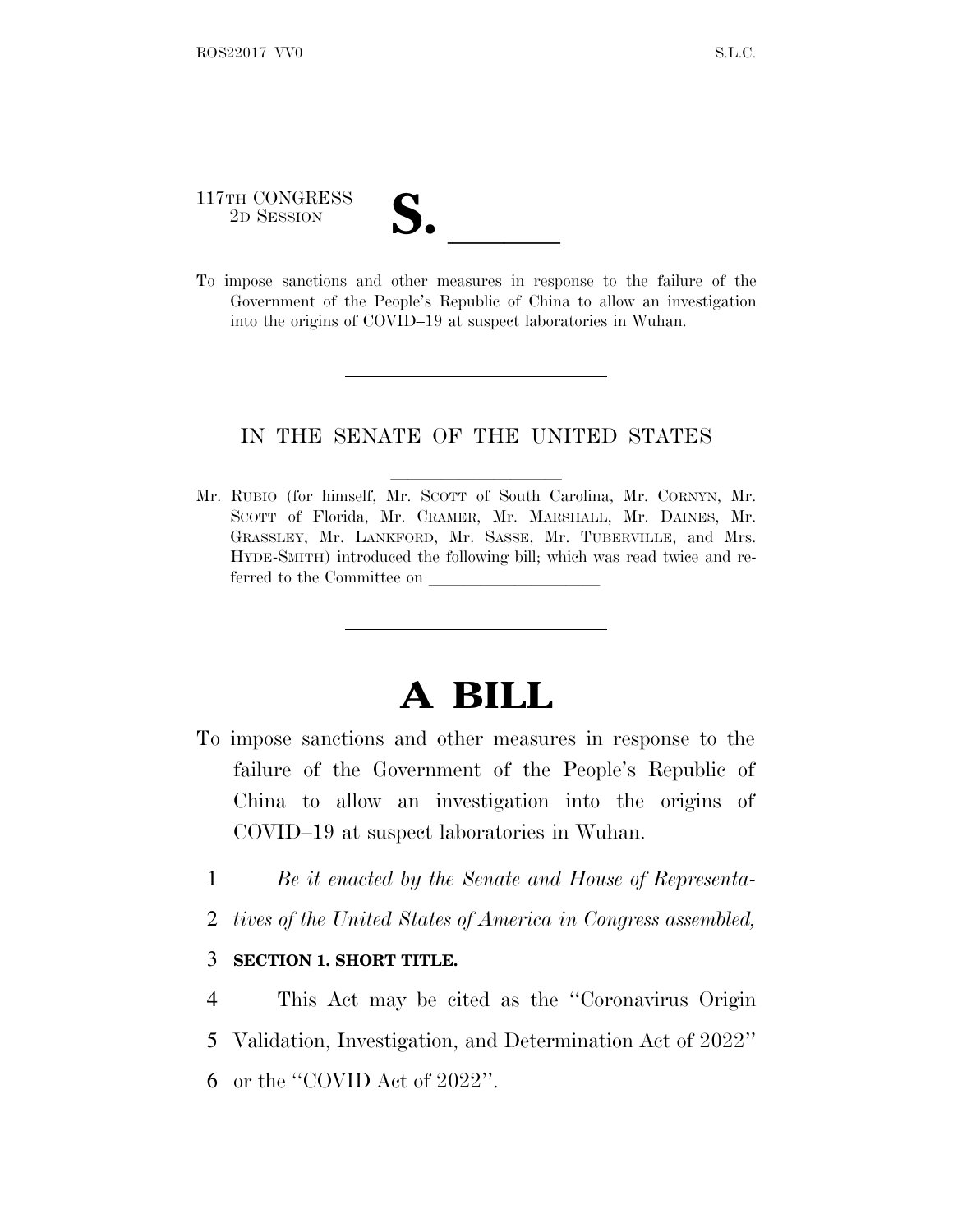|                | $\overline{2}$                                               |
|----------------|--------------------------------------------------------------|
| 1              | SEC. 2. MEASURES IN RESPONSE TO FAILURE OF THE GOV-          |
| $\overline{2}$ | ERNMENT OF THE PEOPLE'S REPUBLIC OF                          |
| 3              | CHINA TO ALLOW AN INVESTIGATION OF SUS-                      |
| $\overline{4}$ | PECT LABORATORIES IN WUHAN.                                  |
| 5              | (a) IN GENERAL.—If, by not later than the date that          |
| 6              | is 90 days after the date of the enactment of this Act,      |
| 7              | the President is unable to certify that the Government of    |
| 8              | the People's Republic of China has allowed a transparent     |
| 9              | international forensic investigation of suspect laboratories |
| 10             | in Wuhan to commence, including of the Wuhan Institute       |
| 11             | of Virology of the Chinese Academy of Sciences (in this      |
| 12             | section referred to as "CAS"), the President shall—          |
| 13             | (1) impose the sanctions described in subsection             |
| 14             | $(e)$ with respect to —                                      |
| 15             | (A) individuals who hold positions of lead-                  |
| 16             | ership in the state-run CAS, including its affili-           |
| 17             | ated institutes and laboratories, local branches,            |
| 18             | and universities; and                                        |

(B) individuals who—

 (i) are officials of the Chinese Com- munist Party, the People's Liberation Army, or the State Council of the People's Republic of China, including its subordi- nate agencies, such as the Ministry of Science and Technology, the National Health Commission, the Chinese Center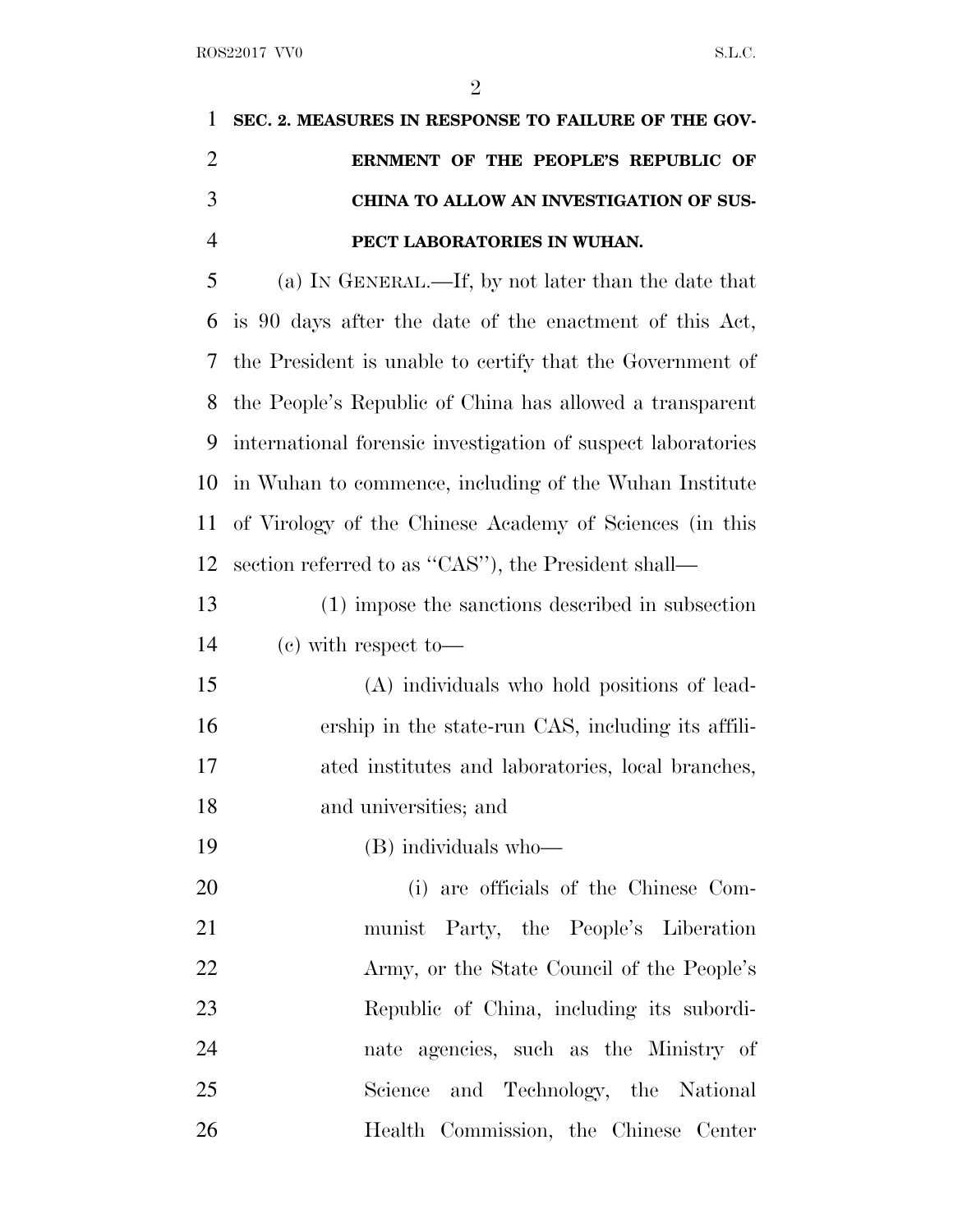ROS22017 VV0 S.L.C.

| $\mathbf{1}$   | for Disease Control and Prevention, the                |
|----------------|--------------------------------------------------------|
| $\overline{2}$ | Ministry of Foreign Affairs, the Ministry              |
| 3              | of Emergency Management, and the Min-                  |
| $\overline{4}$ | istry of Public Security; and                          |
| 5              | (ii) were involved in concealing the                   |
| 6              | initial outbreak of COVID-19 in the Peo-               |
| 7              | ple's Republic of China from the inter-                |
| 8              | national community, restricting the release            |
| 9              | of information related to the outbreak, un-            |
| 10             | derstating the severity of the outbreak, or            |
| 11             | obstructing an international investigation             |
| 12             | into the origin of the outbreak;                       |
| 13             | (2) prohibit Federal funding for any joint re-         |
| 14             | search or other collaborative projects between United  |
| 15             | States-based researchers and CAS researchers           |
| 16             | across all academic fields, including those employed   |
| 17             | by the affiliated institutes and laboratories of CAS,  |
| 18             | its local branches or universities, or the science and |
| 19             | technology enterprises based in the People's Repub-    |
| 20             | lic of China that were created by CAS or founded       |
|                |                                                        |

with CAS investment; and

 (3) prohibit United States-based researchers and institutions that receive Federal funding from engaging in collaborative projects involving gain-of-function research of concern on viruses with individ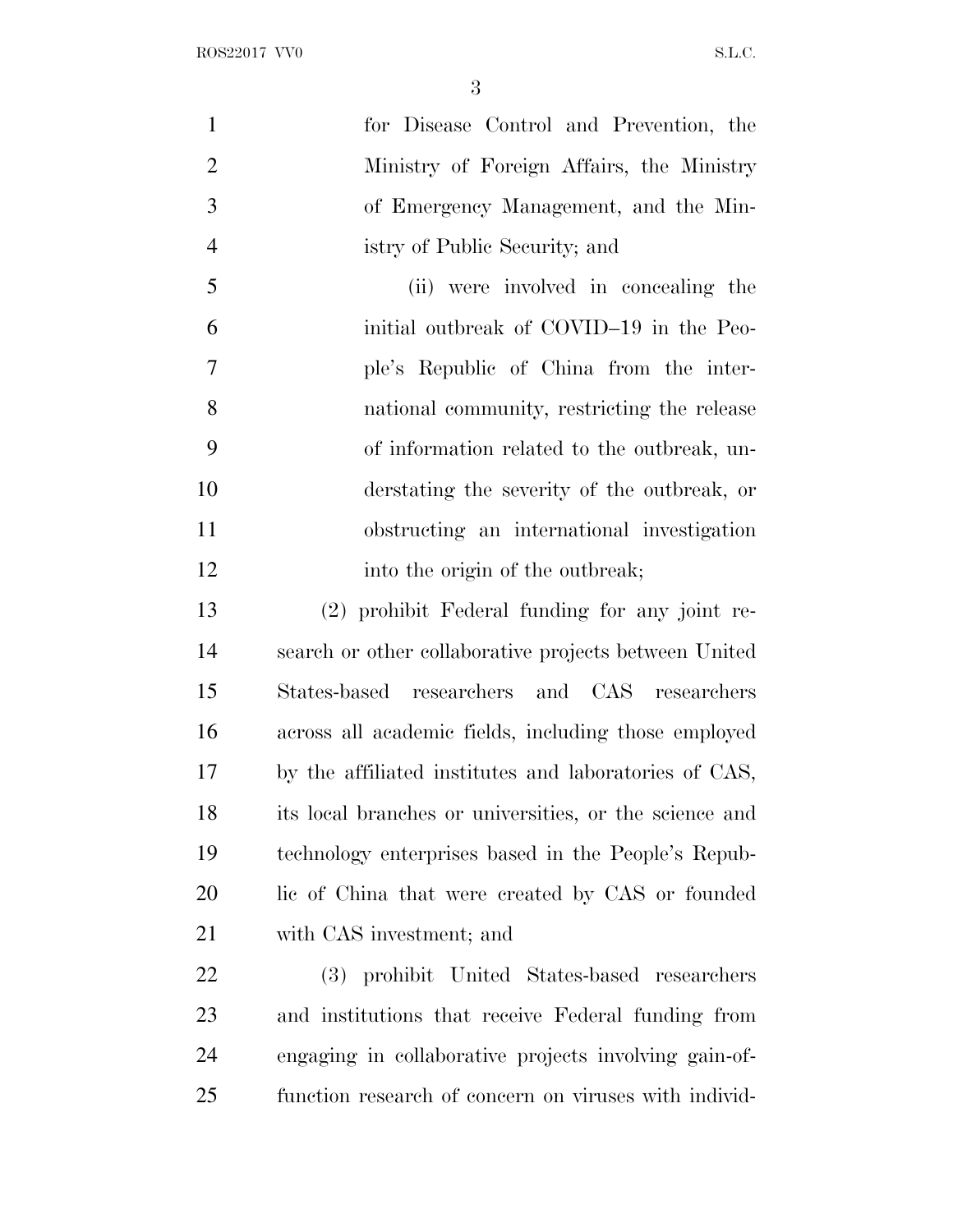ROS22017 VV0 S.L.C.

|                | $\overline{4}$                                              |
|----------------|-------------------------------------------------------------|
| $\mathbf{1}$   | uals or institutions based in the People's Republic of      |
| $\overline{2}$ | China.                                                      |
| 3              | (b) TERMINATION.—The requirements of subsection             |
| $\overline{4}$ | (a) shall terminate on the date on which the Government     |
| 5              | of the People's Republic of China allows the transparent    |
| 6              | international forensic investigation described in that sub- |
| 7              | section to be conducted and concluded without—              |
| 8              | (1) imposition of restrictions on the scope or              |
| 9              | subject matter of the investigation; or                     |
| 10             | (2) limitations on the access of investigators to           |
| 11             | physical sites, persons of interest, information on         |
| 12             | laboratory biosafety incidents, or relevant molecular,      |
| 13             | genetic, epidemiological, serological, and virological      |
| 14             | data.                                                       |
| 15             | (c) SANCTIONS DESCRIBED.—The sanctions to be                |
| 16             | imposed under subsection $(a)(1)$ are the following:        |
|                |                                                             |

17 (1) ASSET BLOCKING.

 (A) IN GENERAL.—The President shall ex- ercise all of the powers granted to the President under the International Emergency Economic Powers Act (50 U.S.C. 1701 et seq.) to the ex- tent necessary to block and prohibit all trans- actions in property and interests in property de- scribed in subparagraph (B) if such property and interests in property are in the United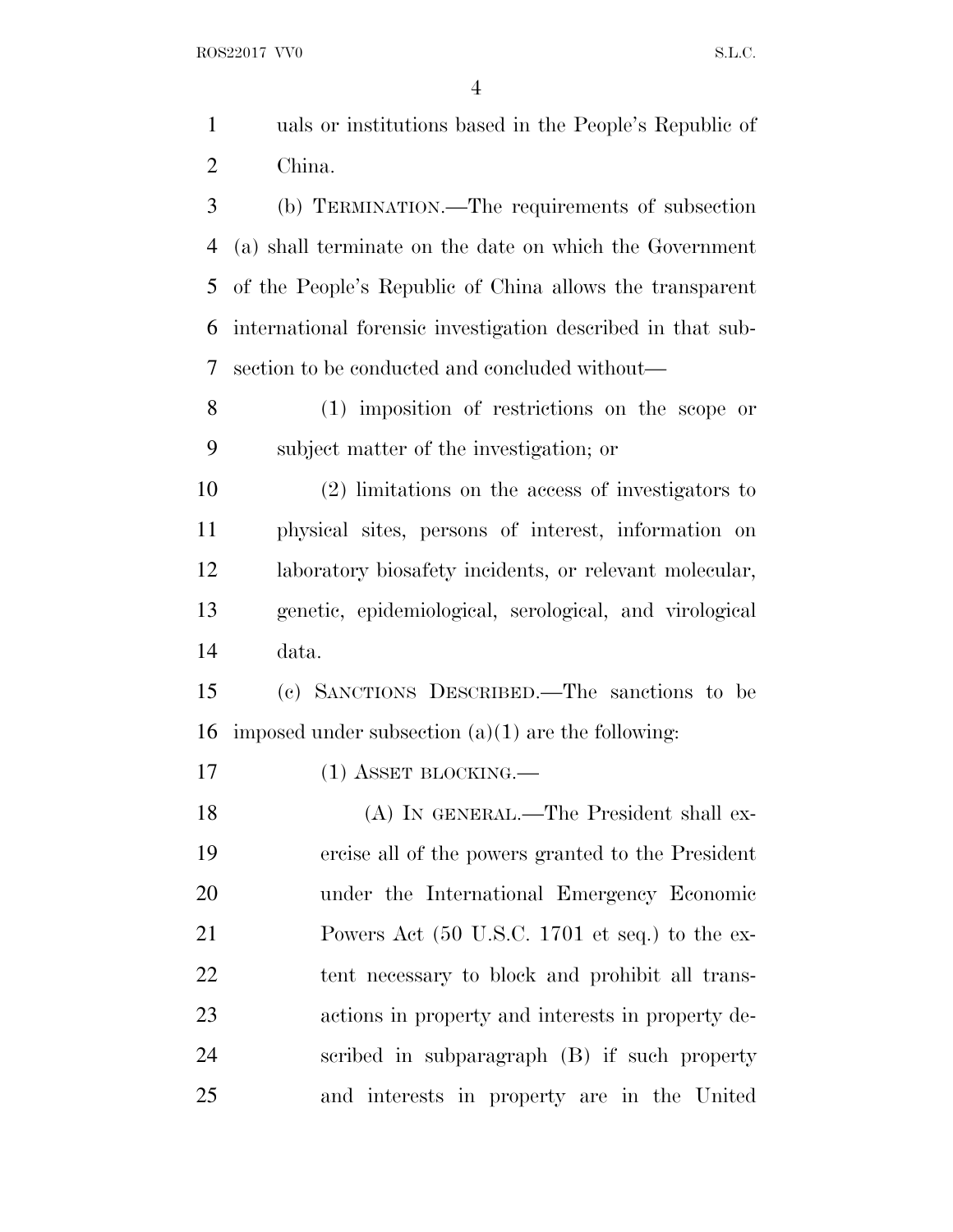| $\mathbf{1}$   | States, come within the United States, or are or |
|----------------|--------------------------------------------------|
| $\overline{2}$ | come within the possession or control of a       |
| 3              | United States person.                            |
| $\overline{4}$ | (B) PROPERTY AND INTERESTS IN PROP-              |
| 5              | ERTY DESCRIBED.—The property and interests       |
| 6              | in property described in this subparagraph are   |
| 7              | property or interests in property of—            |
| 8              | (i) an individual described in sub-              |
| 9              | section (a) $(1)$ ; or                           |
| 10             | (ii) any family member or associate              |
| 11             | acting for or on behalf of an individual de-     |
| 12             | scribed in subsection $(a)(1)$ and to whom       |
| 13             | that individual transfers such property or       |
| 14             | interests in property after the date on          |
| 15             | which the President designates the indi-         |
| 16             | vidual for the imposition of sanctions           |
| 17             | under that subsection.                           |
| 18             | (2) INELIGIBILITY FOR VISAS, ADMISSION, OR       |
| 19             | PAROLE.                                          |
| 20             | (A) VISAS, ADMISSION, OR PAROLE.—An              |
| 21             | alien described in subsection $(a)(1)$ is —      |
| 22             | (i) inadmissible to the United States;           |
| 23             | (ii) ineligible to receive a visa or other       |
| 24             | documentation to enter the United States;        |
| 25             | and                                              |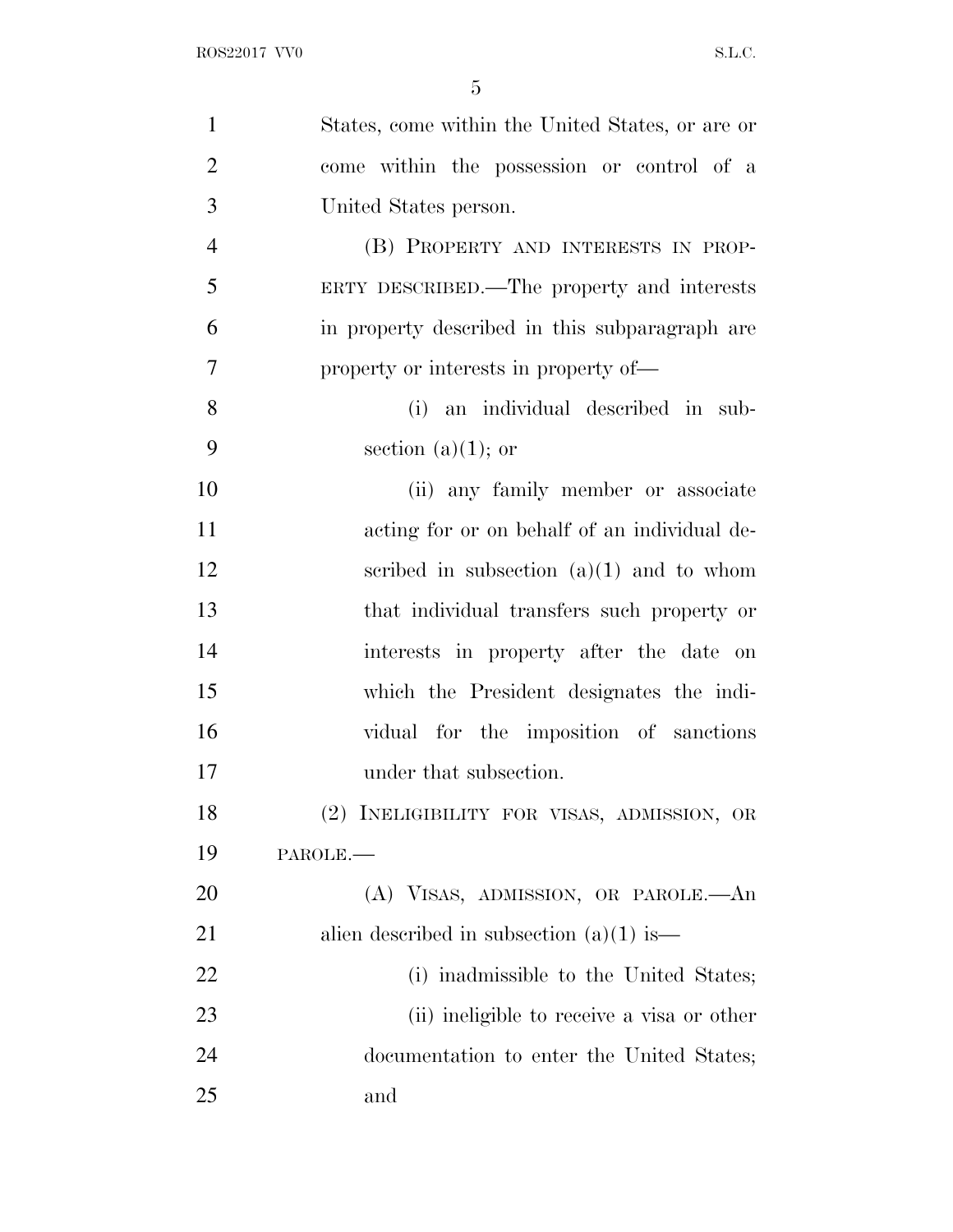| (iii) otherwise ineligible to be admitted           |
|-----------------------------------------------------|
| or paroled into the United States or to re-         |
| ceive any other benefit under the Immigra-          |
| tion and Nationality Act (8 U.S.C. 1101 et          |
| seq.).                                              |
| (B) CURRENT VISAS REVOKED.—                         |
| (i) IN GENERAL.—An alien described                  |
| in subsection $(a)(1)$ is subject to revocation     |
| of any visa or other entry documentation            |
| regardless of when the visa or other entry          |
| documentation is or was issued.                     |
| (ii) IMMEDIATE EFFECT.—A revoca-                    |
| tion under clause (i) shall—                        |
| (I) take effect immediately; and                    |
| (II) automatically cancel any                       |
| other valid visa or entry documenta-                |
| tion that is in the alien's possession.             |
| (d) IMPLEMENTATION; PENALTIES.-                     |
| (1) IMPLEMENTATION.—The President may ex-           |
| ercise the authorities provided to the President    |
| under sections 203 and 205 of the International     |
| Emergency Economic Powers Act (50 U.S.C. 1702)      |
| and 1704) to the extent necessary to carry out this |
| section.                                            |
|                                                     |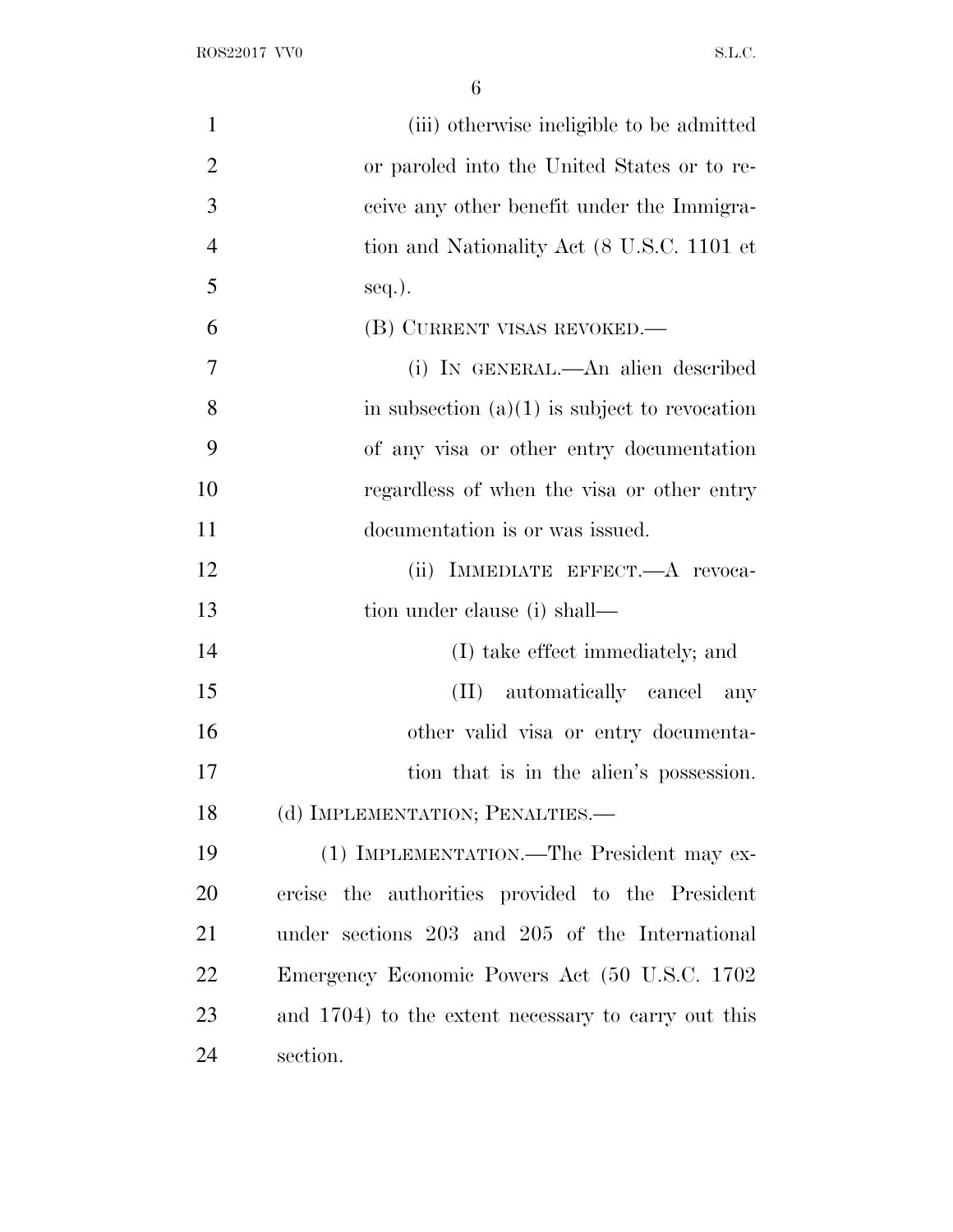(2) PENALTIES.—A person that violates, at- tempts to violate, conspires to violate, or causes a violation of subsection (c)(1) or any regulation, li- cense, or order issued to carry out that subsection shall be subject to the penalties set forth in sub- sections (b) and (c) of section 206 of the Inter- national Emergency Economic Powers Act (50 U.S.C. 1705) to the same extent as a person that commits an unlawful act described in subsection (a) of that section.

(e) EXCEPTIONS.—

 (1) EXCEPTION FOR INTELLIGENCE ACTIVI- TIES.—Sanctions under this section shall not apply to any activity subject to the reporting requirements under title V of the National Security Act of 1947 (50 U.S.C. 3091 et seq.) or any authorized intel-ligence activities of the United States.

 (2) EXCEPTION TO COMPLY WITH INTER- NATIONAL OBLIGATIONS AND FOR LAW ENFORCE- MENT ACTIVITIES.—Sanctions under subsection  $(c)(2)$  shall not apply with respect to an alien if ad- mitting or paroling the alien into the United States is necessary—

 (A) to permit the United States to comply with the Agreement regarding the Head-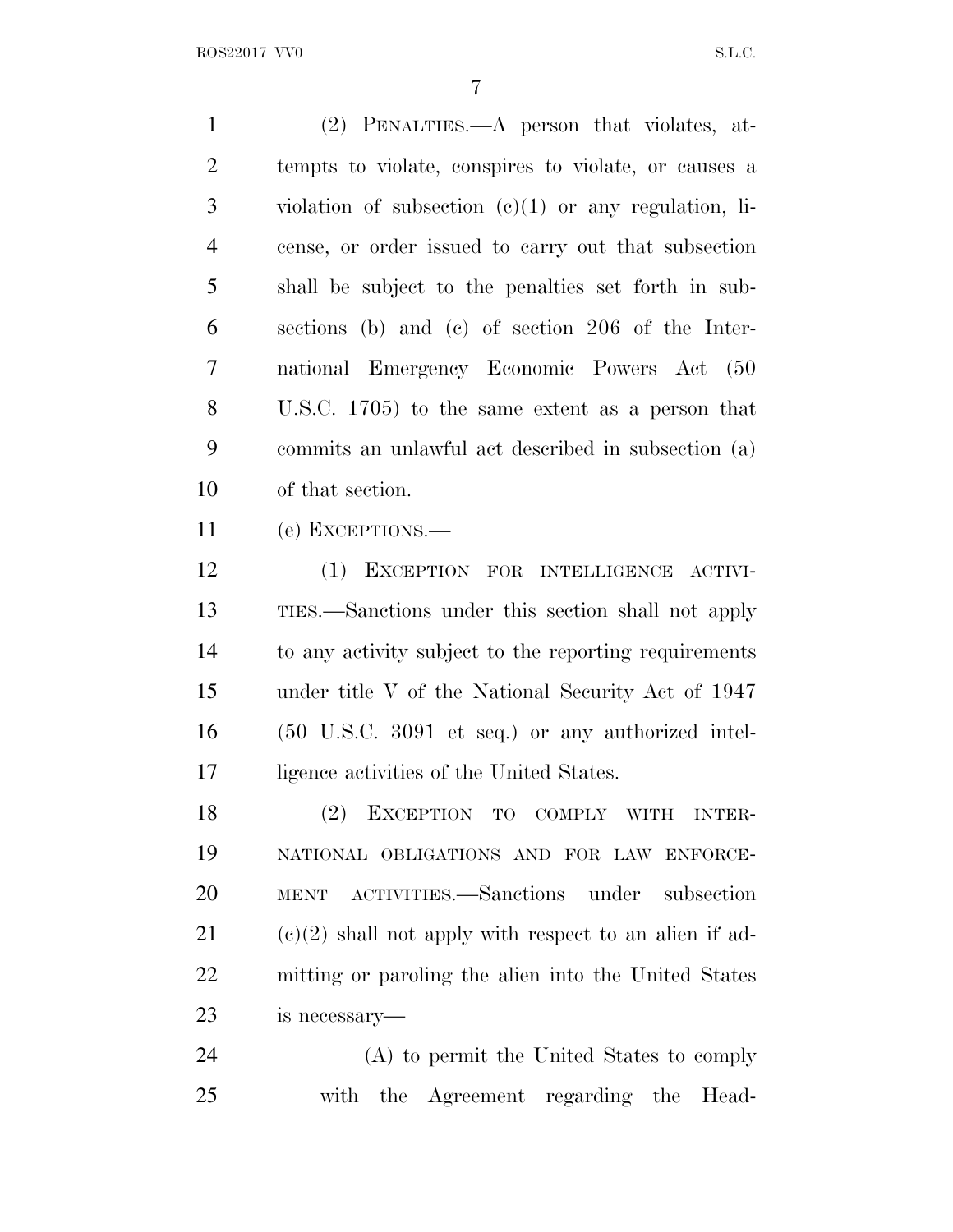| $\mathbf{1}$   | quarters of the United Nations, signed at Lake   |
|----------------|--------------------------------------------------|
| $\overline{2}$ | Success June 26, 1947, and entered into force    |
| 3              | November 21, 1947, between the United Na-        |
| $\overline{4}$ | tions and the United States, or other applicable |
| 5              | international obligations; or                    |
| 6              | (B) to carry out or assist law enforcement       |
| 7              | activity in the United States.                   |
| 8              | (3) EXCEPTION RELATING TO IMPORTATION OF         |
| 9              | GOODS.                                           |
| 10             | (A) IN GENERAL.—The authorities and re-          |
| 11             | quirements to impose sanctions authorized        |
| 12             | under this section shall not include the author- |
| 13             | ity or a requirement to impose sanctions on the  |
| 14             | importation of goods.                            |
| 15             | (B) GOOD DEFINED.—In this paragraph,             |
| 16             | the term "good" means any article, natural or    |
| 17             | manmade substance, material, supply, or manu-    |
| 18             | factured product, including inspection and test  |
| 19             | equipment, and excluding technical data.         |
| 20             | (f) DEFINITIONS.—In this section:                |
| 21             | (1) ADMISSION; ADMITTED; ALIEN.—The terms        |
| 22             | "admission", "admitted", and "alien" have<br>the |
| 23             | meanings given those terms in section 101 of the |
| 24             | Immigration and Nationality Act (8 U.S.C. 1101). |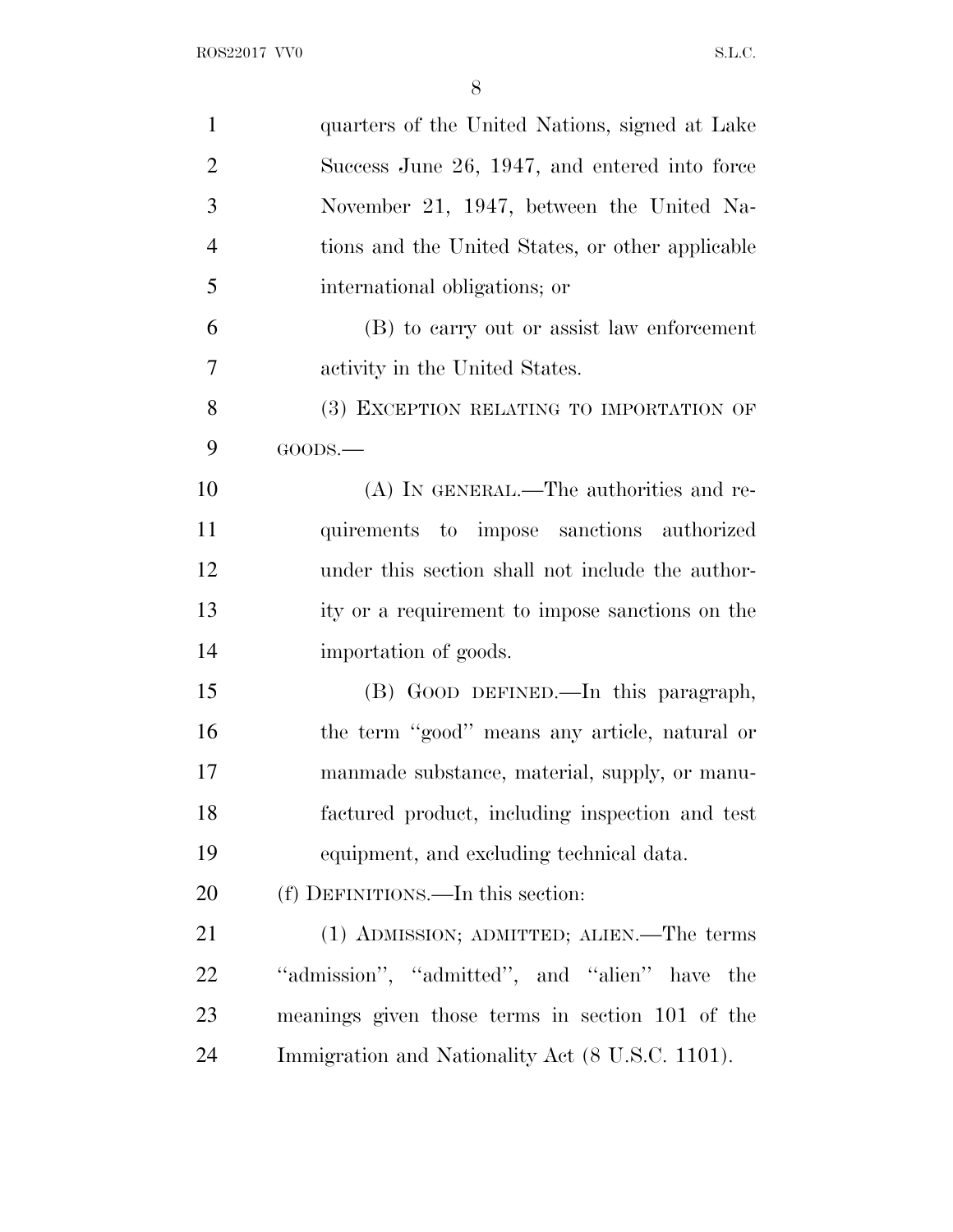| $\mathbf{1}$   | (2) GAIN-OF-FUNCTION RESEARCH OF CON-                 |
|----------------|-------------------------------------------------------|
| $\overline{2}$ | CERN.—The term "gain-of-function research of con-     |
| 3              | cern" means, with respect to the study of viruses—    |
| $\overline{4}$ | $(A)$ the use of genetic engineering or nu-           |
| 5              | cleic acid synthesis methods reasonably antici-       |
| 6              | pated to increase a pathogen's transmissibility,      |
| 7              | or pathogenicity to humans, or to alter a patho-      |
| 8              | gen's host tropism to include humans;                 |
| 9              | (B) the use of serial passage methods in a            |
| 10             | laboratory culture or in laboratory animals rea-      |
| 11             | sonably anticipated to increase a pathogen's          |
| 12             | transmissibility, or pathogenicity to humans, or      |
| 13             | to alter a pathogen's host tropism to include         |
| 14             | humans; or                                            |
| 15             | (C) any research conducted in a laboratory            |
| 16             | setting less than Biosafety Level Three that in-      |
| 17             | volves pathogens or potential pathogens known         |
| 18             | to be, or that can be reasonably anticipated to       |
| 19             | be, infectious to humans through the inhalation       |
| 20             | route of exposure, and known to cause, or that        |
| 21             | can be reasonably anticipated to cause, serious       |
| 22             | to fatal disease.                                     |
| 23             | (3) TRANSPARENT INTERNATIONAL FORENSIC                |
| 24             | INVESTIGATION.—The term "transparent inter-           |
| 25             | national forensic investigation", with respect to in- |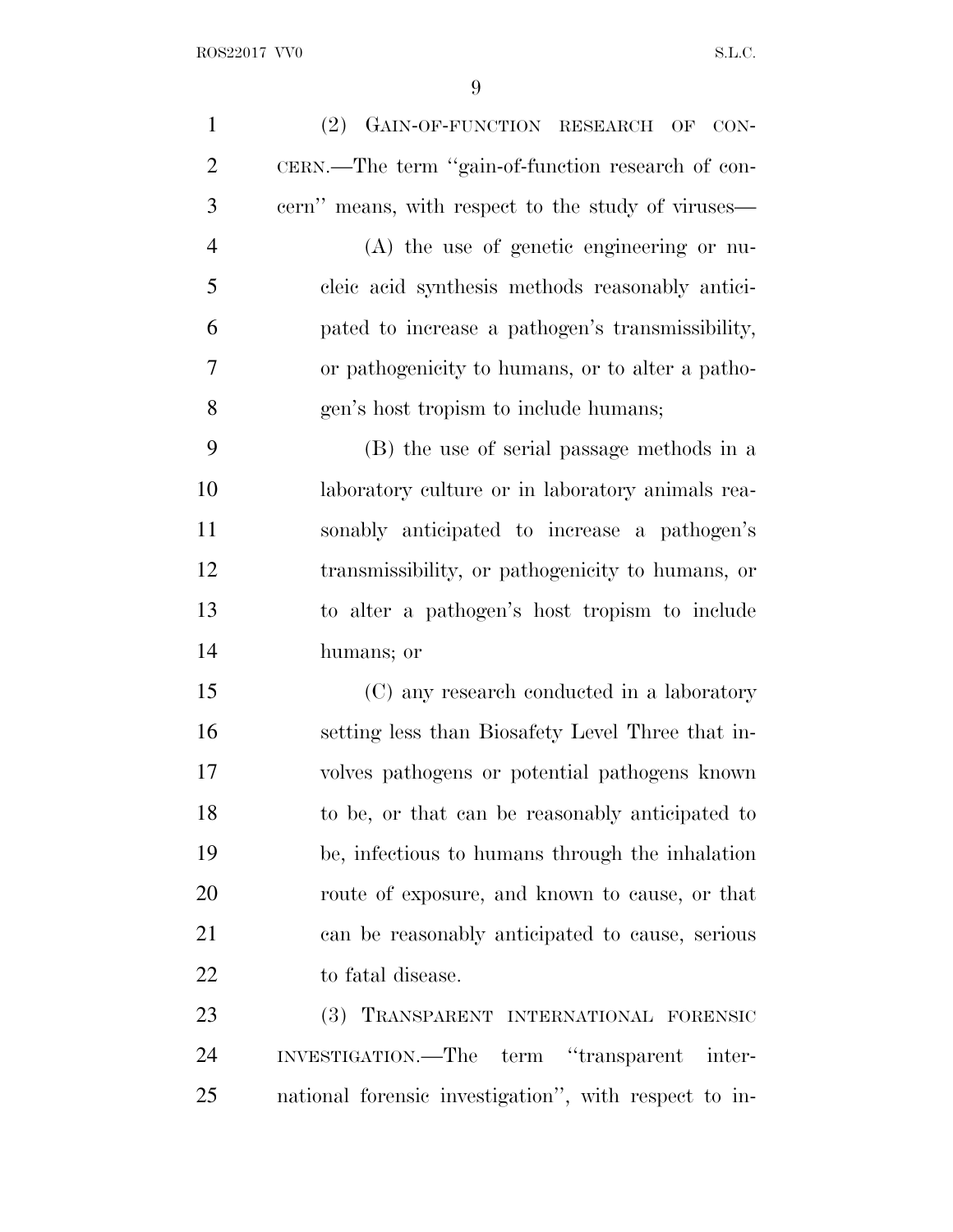vestigating the origin of SARS–CoV–2, means an in- quiry that is objective, data-driven, inclusive of broad expertise, subject to independent oversight, and properly managed to exclude individuals with conflicts of interest and under which the following takes place:

 (A) Relevant research funding agencies, funding contractors, laboratories, and hospitals open their records to examination by the inves- tigative team and grant the investigative team unfettered access to any and all facilities, per- sonnel, and other sites of interest, and to any and all forms of epidemiological or virological data of interest, including serological records pertaining to the earliest confirmed or sus- pected cases of COVID–19, or cases of similar illnesses that may have been misdiagnosed, which appeared in and around Wuhan in the fall and winter of 2019. Investigators document 20 the veracity and source of the data upon which their analysis is based in a manner that allows independent experts to reproduce their analysis and validate any conclusions they may draw.

 (B) The international team is allowed to perform a full forensic investigation of the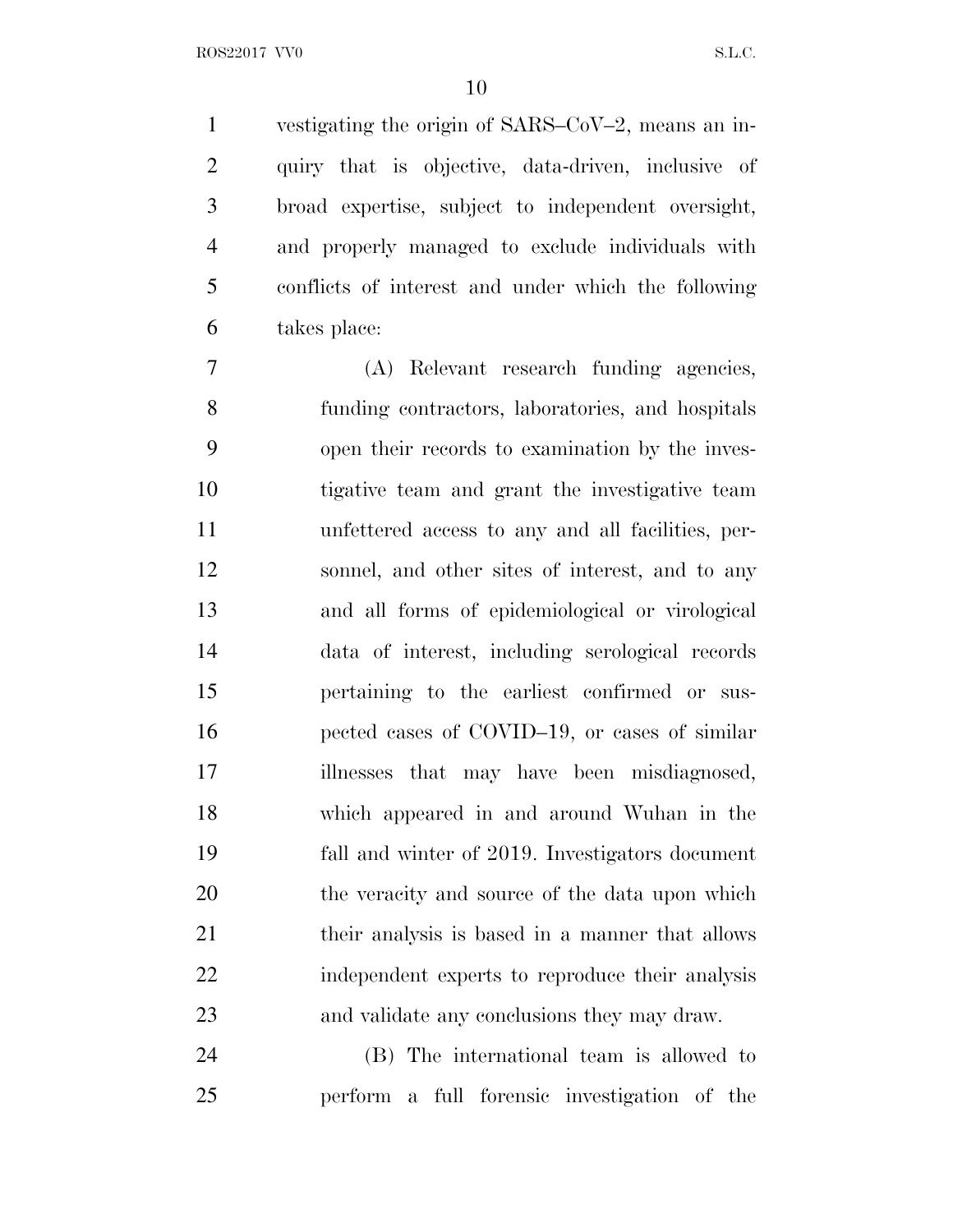Wuhan Institute of Virology, the Wuhan Center for Disease Prevention and Control, and the Wuhan Institute of Biological Products, and all other laboratories in Wuhan that the team might identify as warranting examination. The team is allowed to review the biosafety level under which bat coronavirus research was con- ducted, and to interview any and all personnel currently or previously employed at those lab- oratories, or related experts who may have in- formation pertinent to the investigation. All lab- oratory logs and notebooks kept by Shi Zhengli and other researchers at the Wuhan Institute of Virology who have conducted gain-of-function experiments between 2007 and the date of the enactment of this Act, as well as their published and unpublished work in Chinese and English, are presented in a full and unaltered condition for examination by the team. The team is given unlimited access to the full range of virus cul- tures, isolates, genetic sequences, databases, and patient specimens stored at these facilities as well as all chimeric synthetic viruses grown in vitro by cell culture passaging or engineered by genomic editing between 2007 and the date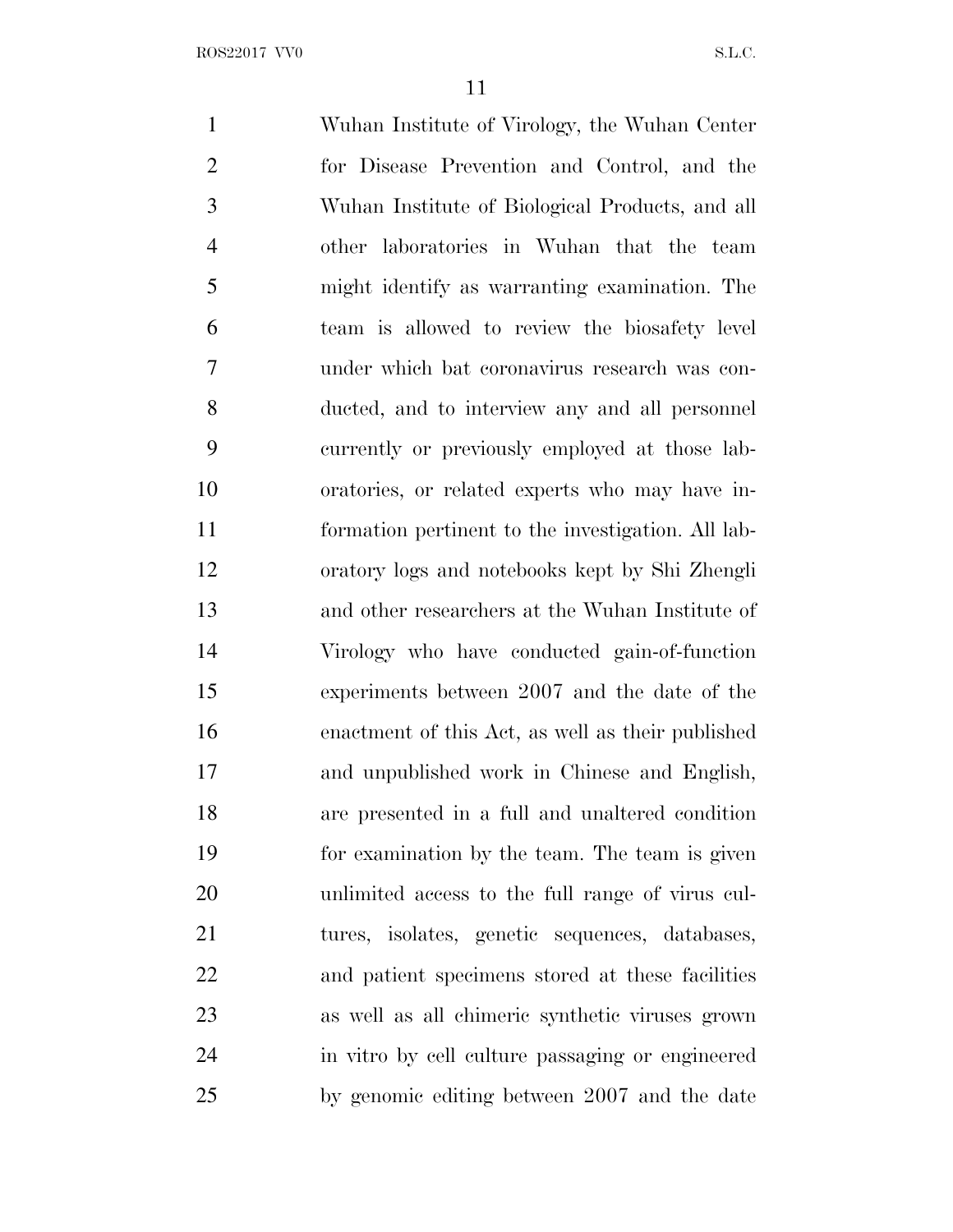of the enactment of this Act. Such access must include the opportunity to examine the Wuhan Institute of Virology's database of approxi- mately 22,000 samples and virus sequences, in- cluding 15,000 taken from bats, which was pre- viously available to the public but taken offline in September 2019. The team is further allowed to examine in full all training procedures in ef- fect at the laboratory prior to the pandemic, in- cluding those pertaining to record-keeping and safety procedures and strategies to prevent the accidental escape of potential pathogens. (C) The investigative team analyzes in de-tail all research related to the 293 bat

 coronaviruses reportedly identified by Shi Zhengli and her team at the Wuhan Institute of Virology between 2012 and 2015, particularly RaTG13, RaBtCoV/4991, and all other viruses from the abandoned copper mine in Mojiang Hani Autonomous County in Yunnan province, where Wuhan Institute of Virology researchers are known to have collected bat virus speci- mens, including specimens of RaTG13, during the decade preceding the date of the enactment of this Act, including all virus isolates and cul-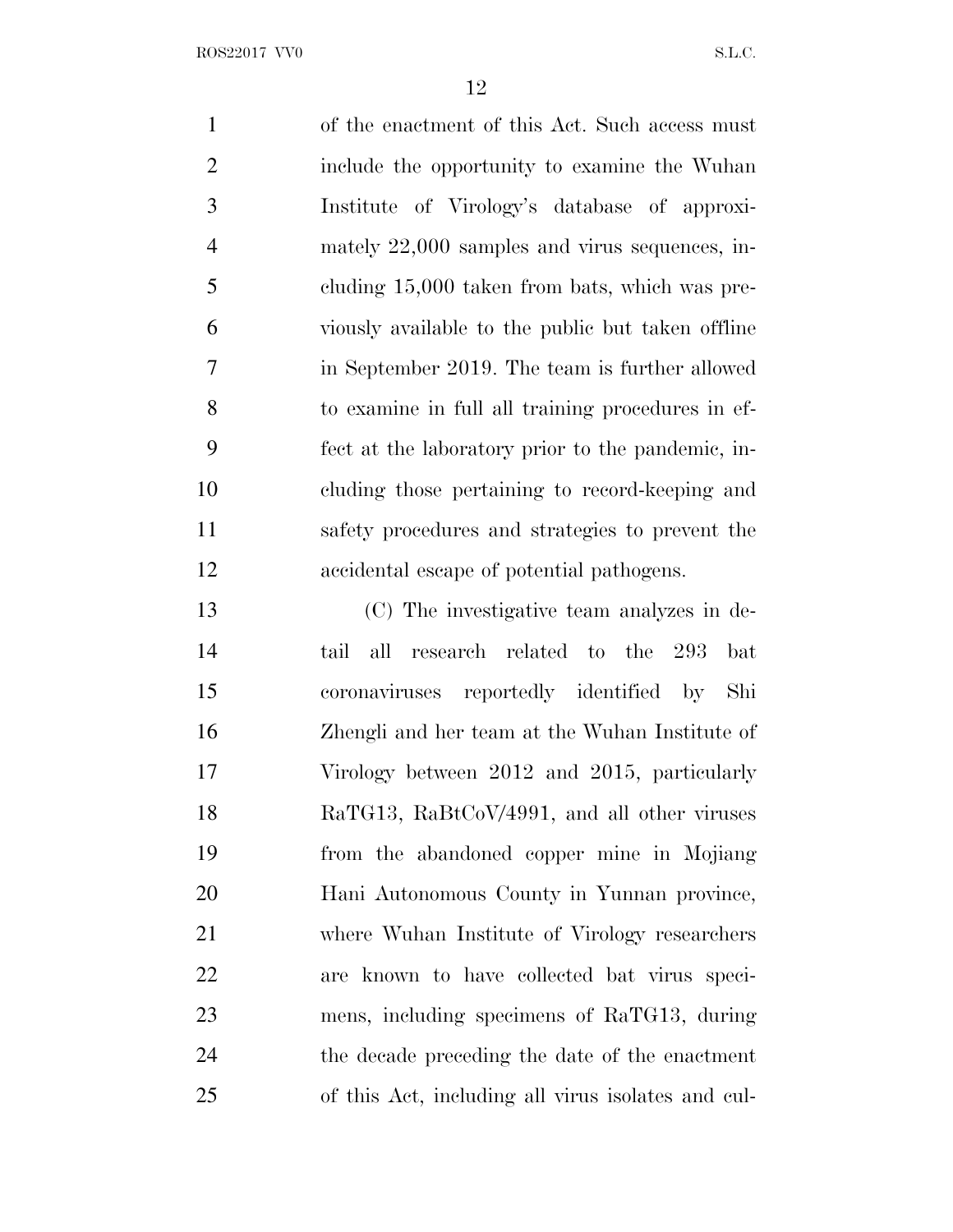tures. The Wuhan Institute of Virology dis- closes the content of all classified and unpub- lished studies that the Institute reportedly con- ducted with the People's Liberation Army if such studies involved gain-of-function research. The team is able to test all laboratory personnel for antibodies and other serological indicators of past infection of COVID–19. The team is given access to all other records kept by the Wuhan Institute of Virology, including security logs, surveillance video footage, audio record- ings, and electronic logs of employees entering and leaving the facility. The investigative team is permitted to take samples and conduct test- ing of the physical facilities where gain-of-func-16 tion research has been conducted, including, if necessary, sewer samples. Unfettered access is also granted to the copper mine in Mojiang Hani Autonomous County in Yunnan province referred to in the first sentence of this subpara- graph. (D) The international team is comprised of members chosen by the governments of the

 United States, Canada, the United Kingdom, France, the Netherlands, Germany, Australia,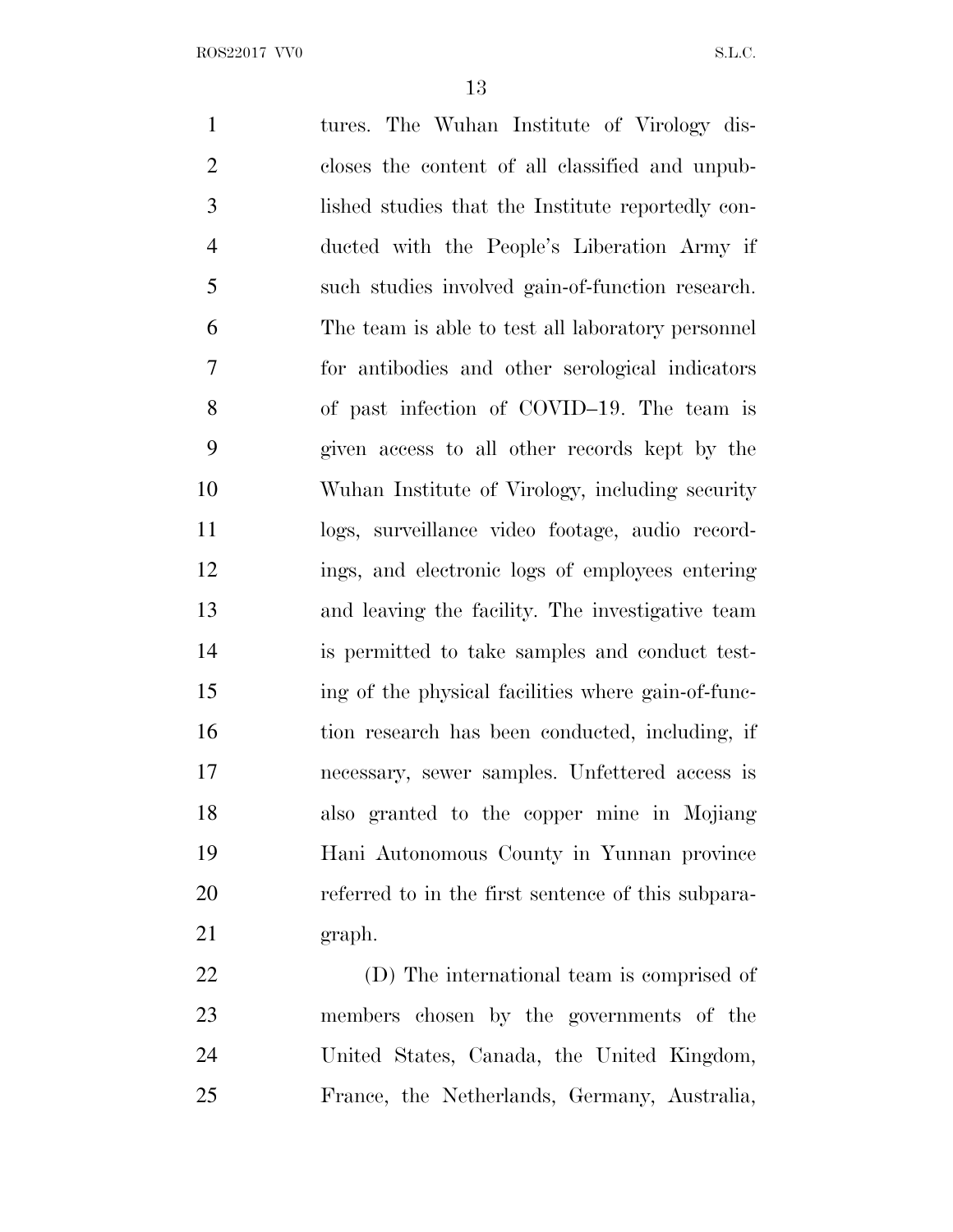Japan, and India. The team includes molecular biologists, virologists, epidemiologists, and ex- perts in biosafety and biosecurity. Individuals who have previously ruled out the possibility of either zoonotic transmission or a laboratory leak are disqualified from participation. The Government of the People's Republic of China may appoint Chinese experts to accompany and advise the team as it conducts its work in the People's Republic of China, but the Government of the People's Republic of China has no au-12 thority to dictate the selection of team members and cannot obstruct the participation of any in- dividual selected by the individual's government for the team. The central, provincial, and mu- nicipal authorities of the People's Republic of China facilitate the work of the investigative team and refrain from imposing any restrictions on the scope, scale, and duration of the inves- tigation. (4) UNITED STATES PERSON.—The term ''United States person'' means— (A) an individual who is a United States citizen or an alien lawfully admitted for perma-nent residence to the United States;